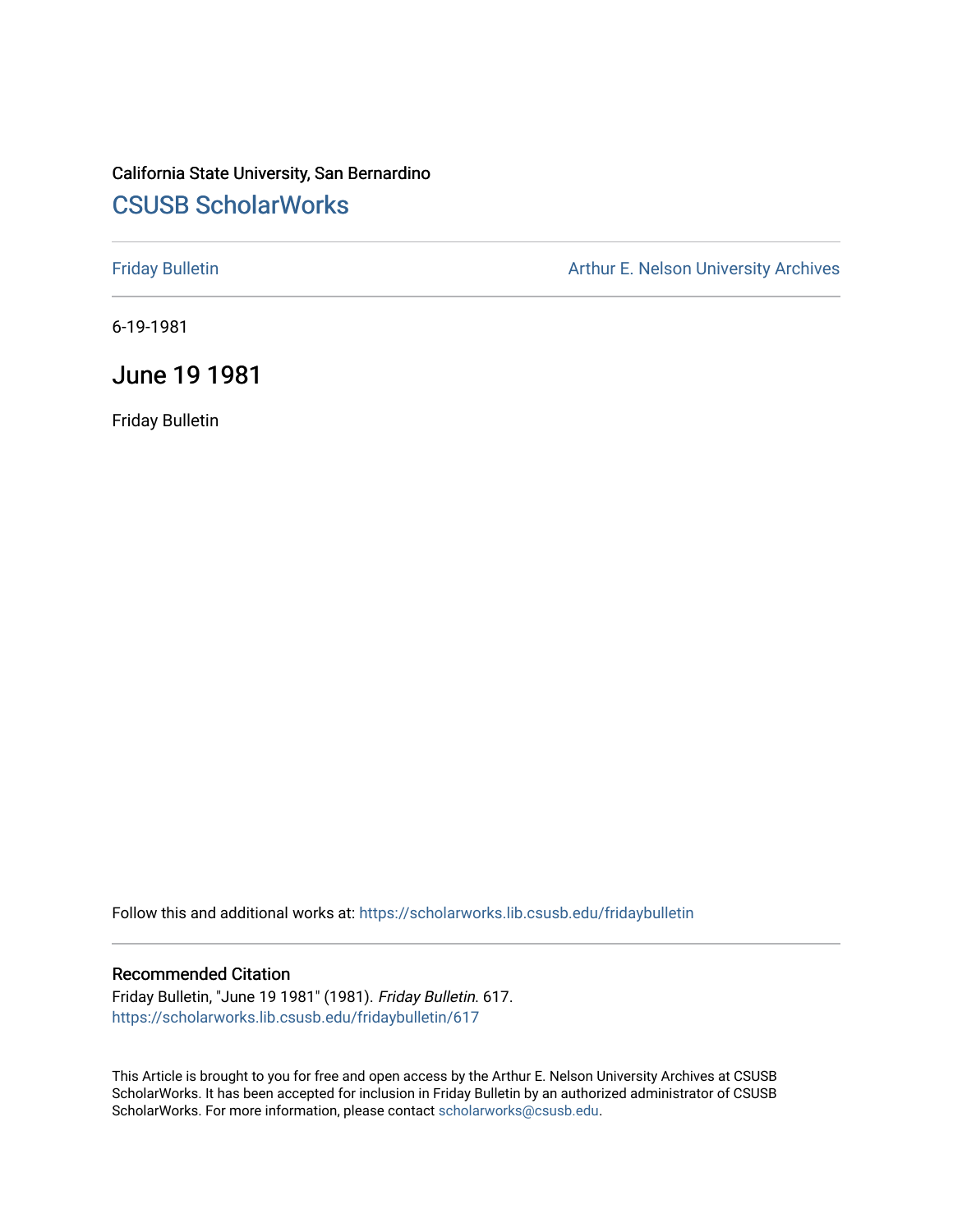

California state college, san bennardino

June 19» 1981

DR. BOWLES RESIGNS AS DEAN

Dr. Stephen Bowles has resigned as dean of continuing education effective June 16, for reasons of health. Dr. Sherrie Bartell, chair of the Department of Special Programs, is acting dean of continuing education for the summer months.

THILL нині

MINI шш

TIM

Dr. Bartell's place will be taken by Dr. Carolyn Kubiak, lecturer in education, who will serve as acting chair of the Department of Special Programs.

Dr. Bowles, who came to Cal State in 1974, will return to the classroom in the School of Education in September. He received his doctorate in education with an emphasis in counseling psychology from UC, Santa Barbara.

Dr. Bartell, who received her Ph.D. in counseling psychology from Arizona State University, came to Cal State in 1976. Dr. Kubiak, who holds a doctorate in education from Saint Louis University, came to this campus in 1978.

SUMMER SESSION COURSES TO BEGIN

So far, more than 760 students have enrolled in summer session, which began yesterday. Students wishing to take summer courses can register at the Admissions and Records Office. The last day to enroll for the five-week session is Tuesday.

Enrollments for the three-week post-session will be accepted through July *2k.*  Postsession classes begin July 27.

BIDS TAKEN TO REBUILD SHIPPING AND RECEIVING

Bids were opened Thursday, June 11 for rebuilding the Shipping and Receiving Warehouse damaged by the Panorama Point fire last fall. Of the nine bids received, Bob Field Construction Co. of San Bernardino was the

apparent low bidder with a figure of \$92,146. Construction is expected to begin about July 1 and be completed by Nov. 1.

OFFICE TO PARTICIPATE IN CITY FAIR JUNE 27

The Services to Students with Disabilities Office will participate in the City Fair Saturday, June 27, at Perris Hill Park. The office will have an information table with material about its programs and Cal State.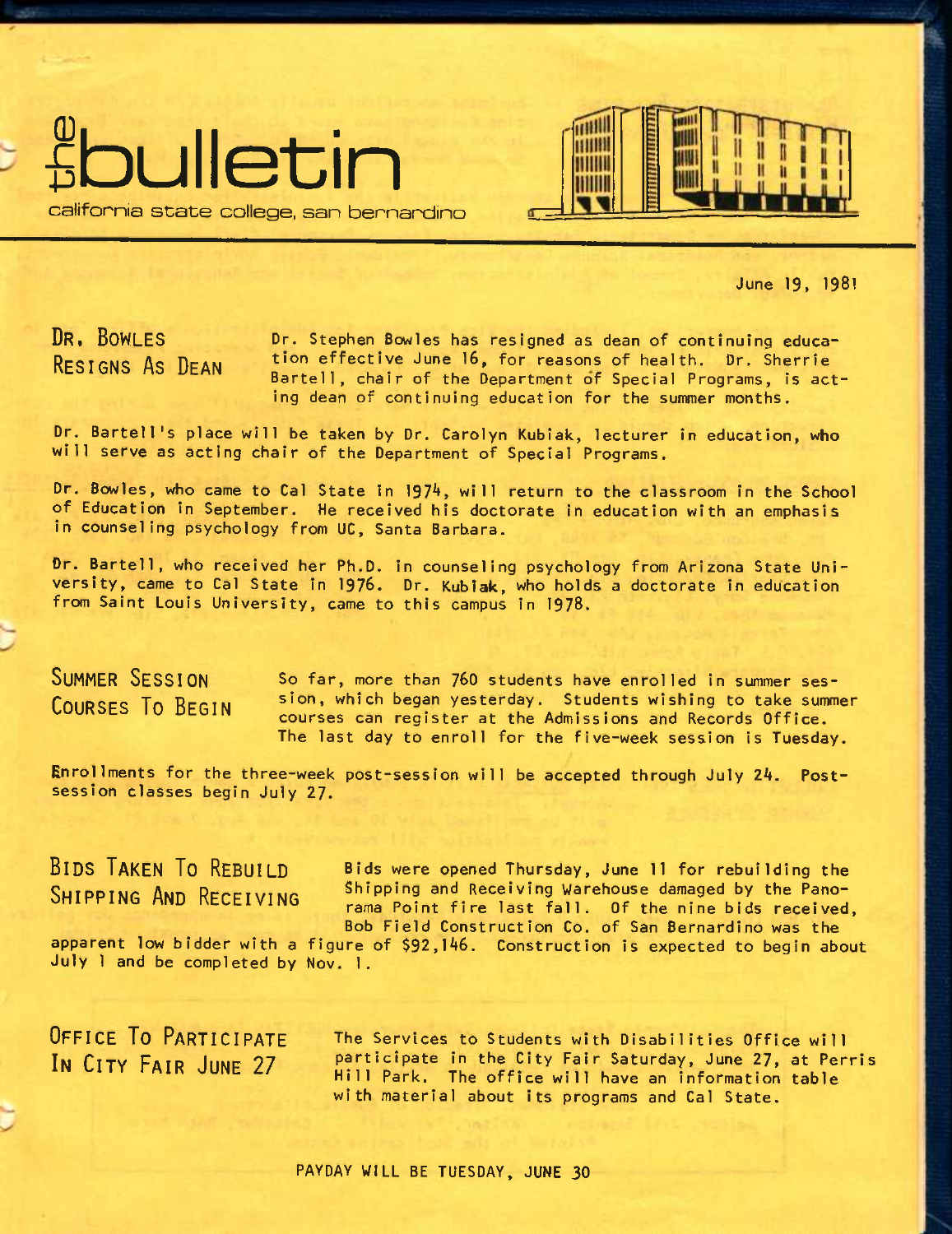ADMINISTRATION BUILDING OFFICES' HOVES PROGRESS

Business operations usually located in the Administration Building have moved to their temporary locations in the Visual Arts Building. Other offices are slated to move Monday into Shandin Residence Hall.

Offices that will relocate in Shandin Hall while the Administration Building's new roof is built are: Academic Administration, Academic Planning, Academic Affairs, Business Administration Department, Faculty Senate, Faculty Personnel Clerk, Graduate Studies, History and Political Science Departments, President, Public Administration Department, Public Affairs, School of Administration, School of Social and Behavioral Sciences and Sociology Department.

The other operations, Including the Vice President for Administration's Office, are In the Visual Arts Building. The offices' summer locations and operating telephone numbers were published in the June 12 Bulletin. Leonard Farwell's extension is 7459.

Faculty with offices in the building who are here this summer will move during the construction, which should be completed by Sept. 1. These faculty and their temporary lo cations are:

Dr. Sheldon Bockman, SS 124B, Ext. 7547 \*Dr. Charles Christie, Lib. 4th Fl. #7 \*Gene Andrusco, Lib. Ath Fl. #9 \*Dr. John Chaney, Lib. Ath Fl, #12 \*Suzanne Cory, Lib. 4th Fl. #8 \*Waseem Khan, Lib. Ath Fl. #6 \*Dr. Terrell Manyak, Lib. Ath Fl. #11 \*Dr. C.E. Tapie Rohm, Lib. Ath Fl. #6 \*Dr. Barbara Slrotnik, Lib. Ath Fl. #10

#### SCHOOL OF ADMINISTRATION SCHOOL OF SOCIAL & BEHAVIORAL SCIENCES

\*Dr. Elliott Barkan, Lib. Ath Fl. #1A Dr. David Decker, SS 140, Ext. 7284 Dr. Jill Kasen, SS lAO, Ext. 728A \*Dr. Brij Khare, Lib. Ath Fl. #A \*Dr. Carol Goss, Bl 308 \*Dr. Michael Persel1 , Lib. AthFl. #12

\*No phone

BULLETIN GOES ON SUMMER SCHEDULE

The Bulletin will be published twice a month during July and August. This edition is the final for June. Future editions will be published July 10 and 24, and Aug. 7 and 21. Regular weekly publication will resume Sept. A.

**No** HOLIDAY

Since July 4 falls on a Saturday, there is no Independence Day holiday for state employees. The college will be open as usual on Friday, July 3.

The California State College, San Bernardino BULLETIN Is published Fridays by the Public Affairs Office, AD 117, Ext. 7558. Items for publication should be received In writing by noon Tuesday.

Edna Steinman, Director of Public Affairs Editor, Jill Scanlan Writer, Pat Wolff Calendar, Ruth Moran Printed in the Duplicating Center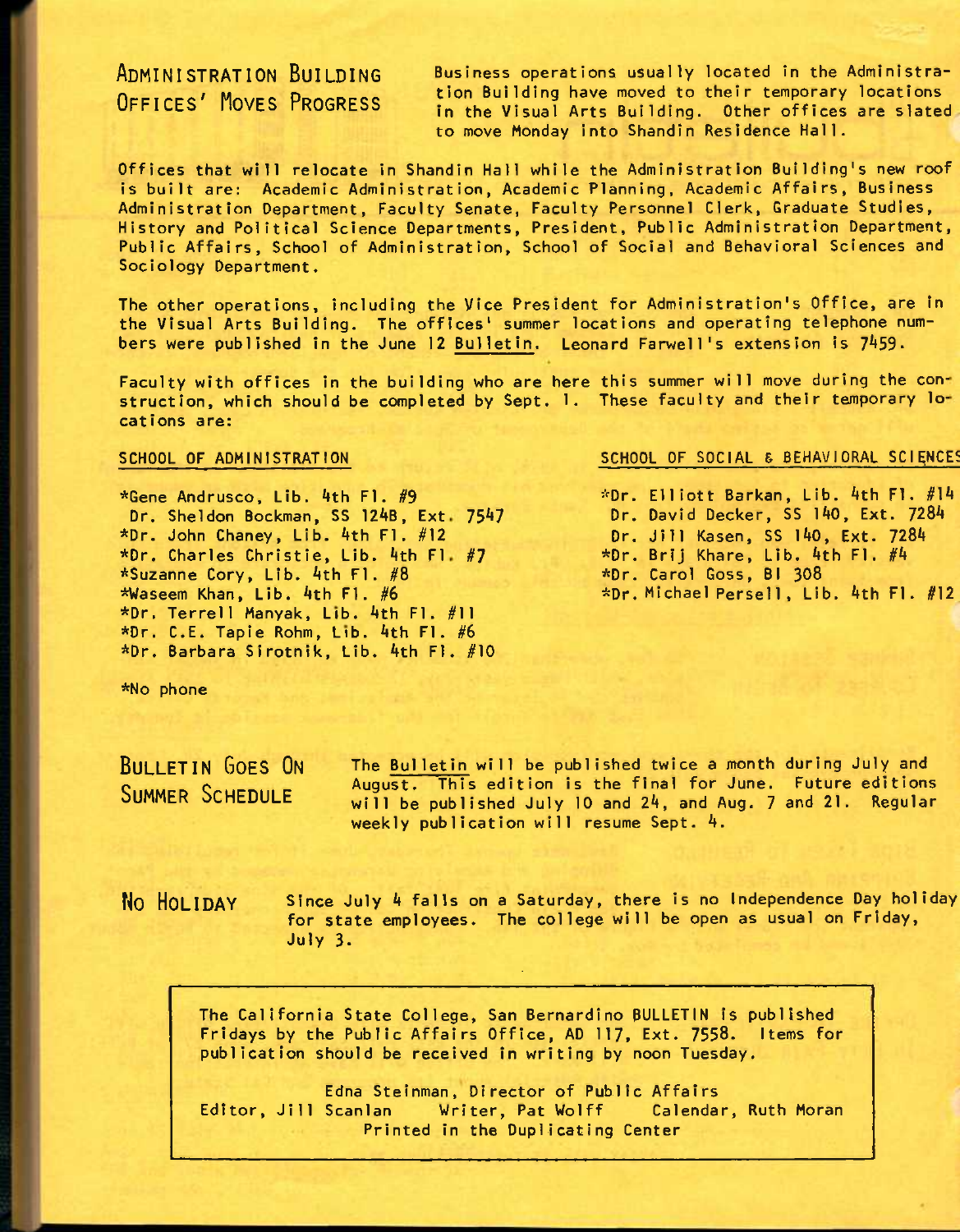NEW CHAIR, ACTING CHAIR Dr. David Decker is the new chair of the Department APPOINTED FOR DEPARTMENTS of Sociology. He replaces Dr. Robert O'Brien, who is going to the University of Oregon.

Dr. Carol Goss has been appointed acting chair of the Political Science Department while Dr. Edward Erler is on sabbatical leave for one year.

Dr. Decker and Dr. Goss joined the Gal State faculty In 1971. Dr. Decker received his doctorate in sociology from the University of Missouri. Dr. Goss earned her Ph.D. in government at the University of Arizona.

PUBLICATIONS **or.** Robert J. Buchanan (Public Administration) has had an article, "Paying for Long-Term Care: The Prospective vs. Retrospective Debate," accepted for publication by the Journal of Long-Term Care Administration.

Dr. Michael Persell (History) has received copies of his article "The Role of the Union Coloniale Francaise and the Federation Intercoloniale in the Colonial Tariff Reform Movement, 1893-1925" in Historical Reflections/Reflexions Historiques, Spring, 1981, Vol. 8, No. 1, 77-93.

SPEAKING OUT Dr. Janice Loutzenhiser (Business Administration) spoke to the Fontana Kiwanis Club June 17 on "To Will or Not To Will: What You Should Know About Estate Planning." She also spoke to the Inland Area Medical Records Assn. June 18 on "ERA: What It Is and What It Isn't."

Dr. Mirielle Rydell (French) will speak at a meeting of the Fontana Kiwanis Club June 24 on "The Compagnonage: A Secret Organization of the Best Craftsmen and Artists in France."

NOTEWORTHY **or.** John M. Pfau was re-elected to the Board of Directors of San Bernardino Community Hospital at the annual meeting Tuesday evening.

## PROFESSIONAL OPPORTUNITIES

California State University, Hayward: (1) instructor/supervisor for basic writing program; full-time, temporary; appointment to be made by June 25; available Sept. 21; (2) instructor for remedial or regular freshman or ESL composition; part-time, temporary; selection announced by July 1. Apply to E.J. Murphy, chair. Department of Engl ish.

California State University, Hayward: (1) lecturer in music theory and composition; full-time, temporary; (2) lecturer in jazz; full-time, temporary; (3) lecturer in studio and classroom instruction; part-time, temporary; (A) assistant or associate professor of music (guitar); full-time, permanent. Available Sept. 24. Apply by July 10 to Allen Grove, chairman, Department of Music.